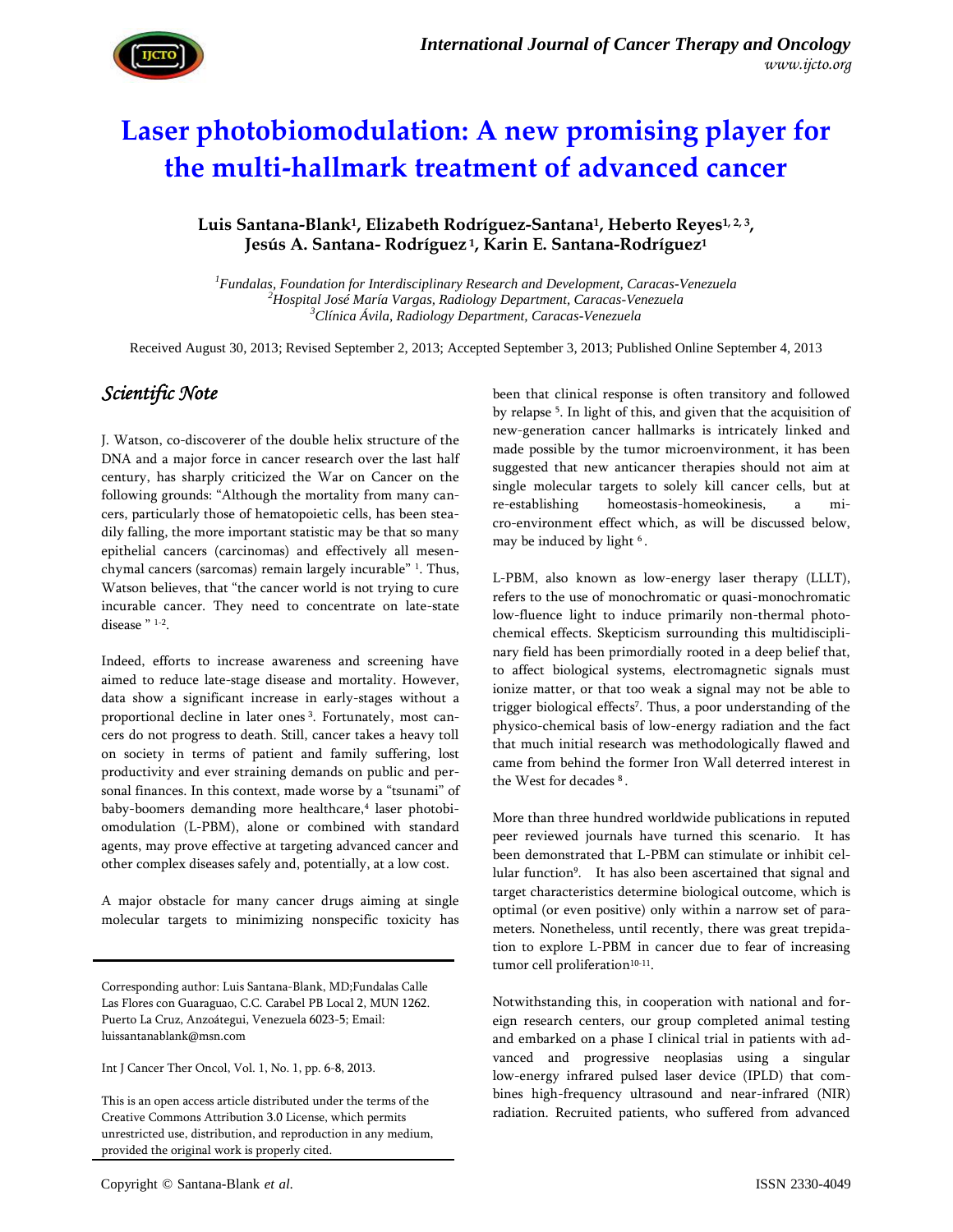solid tumors, including epithelial cancers (carcinomas) and mesenchymal cancers (sarcomas), had exhausted available treatment alternatives and had a life expectancy  $\geq 12$  weeks (TNM IV- UICC).

After > 10 years of follow-up, the IPLD was found to be clinically safe and to improve performance status and quality of life. Antitumor activity was found in 88.23% of patients<sup>12</sup>. Immune data from the same trial showed modulation of CD4 CD45RA+, CD25, TNF-alpha, and soluble IL-2 receptor  $(sIL-2R)$ ,<sup>13</sup> in agreement with Coussens and others<sup>14</sup>. Also in accord with subsequent results by Tanaka et al., <sup>15</sup> the cytomorphology results of the trial showed selective activation of programmed cellular death (i.e., apoptosis, necrosis, anoikis ) in neoplastic cells, but not in peripheral tissues. Microdensitometric T2-weighted MRI data further showed increased water content in tumor heterogeneities preceding tumor-volume reduction and therapeutic anticancer effects,<sup>16</sup> showing that changes in water-content acted as early predicator of tumor response in a manner consistent with the approach of Ross, Chenevert and others 17-18 for early tumor response determination.

Other studies show that L-PBM can trigger regenerative responses, alone or associated with stem cell therapy<sup>19</sup>. Epigenetic modulate chromatin structure, which affects gene transcription, <sup>20</sup> and L-PBM has been shown to reduce the frequency of chromosome aberrations<sup>21</sup>. Clinical results further suggest that L-PBM can cause phenotypic changes <sup>22</sup> consistent with theoretical data from a nonlinear DNA model, in which chaotic behaviors generated by damping, exter nal fields and torque in solitone dynamics induce open states of the DNA which can regulate transcription and replication<sup>23</sup>. L-PBM has also shown effectiveness in the management of radiotherapy complications, such as mucositis <sup>24</sup>.

Structural, kinetic, and thermodynamic implications of the above findings have been documented by our group<sup>25-27</sup>. In addition, we have proposed detailed mechanisms that com plement the work of numerous authors, 28-30 and which help explain and substantiate one basic premise: that external electromagnetic energy (light) supplementation can enhance and even substitute for endogenous ATP production to pow er and modulate physiologically reparative mechanisms which can help reestablish homeostasis-homeokynesis, even when physiologic metabolic pathways have been compro mised <sup>31</sup> .

Recently, based on studies by Pollack and others on the ex clusion zone (EZ), described as a fourth phase of water, $32$ we hypothesized that the EZ might be targeted by L-PBM as an energy reservoir, which cells may use to fuel cellular work and trigger signaling pathways and gene expression in the presence of injury-induced redox potentials <sup>31</sup>. Nevertheless, we stressed that experimental proof that L-PBM would express effects via the EZ in a high-order biological system had not been attained. Now, clinical and experimental results which are remarkably consistent with the current understanding of the EZ are in press<sup>33</sup>. Such evidence, and the growing substantiation and reproduction of the above results, lead us to be confident that L-PBM will have a bright future in medicine at large, and oncology in particular.

A major goal for L-PBM in cancer is to safely control pro grammed cellular death and differentiation, as suggested by referred studies and in accord with the need for new multiple-hallmark cancer therapies. Challenges include deter mining optimal treatment parameters and further docu menting the underlying mechanisms for potential applications in oncology. However, and given that laser-based technologies can be significantly less expensive than most cancer drugs, we hope that L-PBM may soon help to lower treatment costs whilst raising standard of care and quality of life, particularly, for the most vulnerable, such as the elderly, the poor and those suffering currently-untreatable late stage disease.

## **Competing interests**

The authors declare that they have no conflicts of interest. The authors alone are responsible for the content and writing of the paper.

## **References**

- 1. Watson J. Oxidants, antioxidants and the current incurability of metastatic cancers. *Open Biol* 2013; **3**: 120144.
- 2. Printz C. Is cancer research too conservative? Leaders weigh in on barriers to the fight against cancer. *Cancer* 2013; **119**: 1605-6.
- 3. Esserman LJ, Thompsom IM, Reid B. Overdiagnosis and Overtreatment in Cancer an Opportunity for Improvement. *Jama* 2013; [Epub ahead of print].
- 4. Lanzafame RJ. Photobiomodulation: an enlightened path emerges. *Photomed Laser Surg* 2013; **31**: 299-300.
- 5. Valastyan S, Weinberg RA. Tumor metastasis: molecular insights and evolving paradigms. *Cell* 2011;**147**: 275-92.
- 6. Santana-Blank L, Rodríguez-Santana E, Santa na-Rodríguez JA, Santana-Rodríguez KE, Reyes H. Laser photobiomodulation as a potential multi-target anticancer therapy-review. *Journal of Solid Tumors* 2013; **3**: 50-62.
- 7. Del Giudice E, Guiliani L. Coherence in water and kT coherence in living matter. In: Non Thermal Effects and Mechanisms of Interaction Between Electromagnetic Fields and Living Matter. L. Giuliani, and M. Soffritti (eds.). Bologna, Italy: Ramazini Institute. *European Journal of Oncology Library* 2010 ; 7-23.